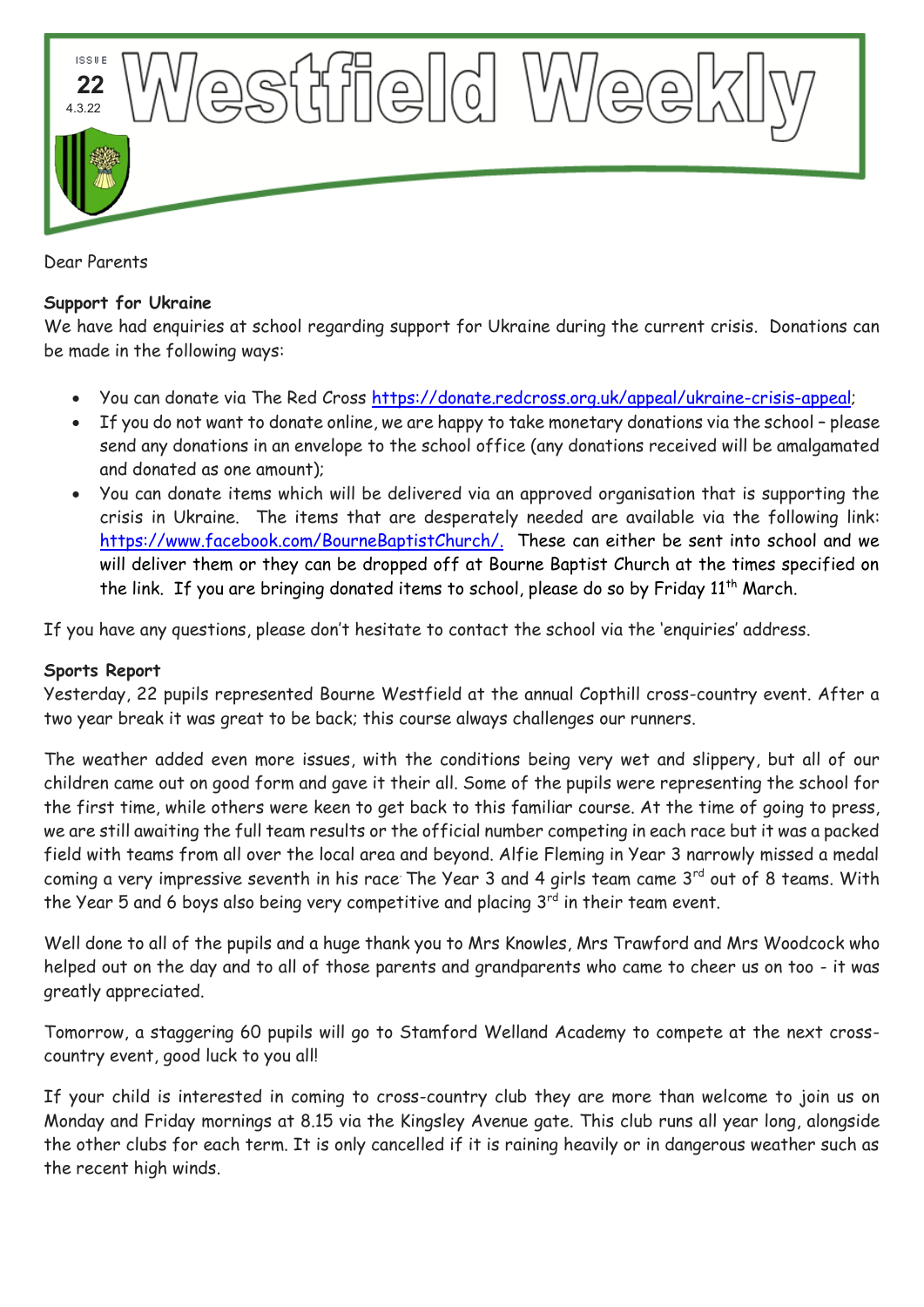# *School Information*

#### **Our Stars**

A huge 'congratulations' to our special stars this week. To achieve this award children have tried very hard to excel in an area of their learning or behaviour. Our stars this week are:

| Reception | Rebecca Aurikko   | Oliver Lambert      | George Barke          |              |
|-----------|-------------------|---------------------|-----------------------|--------------|
| Year 1    | Christina Jackman | Piper Moult         | Pavel Pluhar-Cerkasov |              |
| Year 2    | Nelly Deaton      | Jessie Hammond      | Taylor Chamberlain    |              |
| Year 3    | Charlie Meadwell  | <b>Emily Payton</b> | Sophia Tyrs           | Lucy McLaren |
| Year 4    | Isla Staite       | Logan Smith         | <b>Grace Hatton</b>   |              |
| Year 5    | Roisin Baker      | Adrian Balaban      | Lennon Smith          | Alex Klatka  |
| Year 6    | Luke McKenna      | Darcie Trawford     | Rafaels Placis-Vitols | Sam Bishop   |

We are delighted to present **Music Star Awards** to **Teddy Irving, Joshua Barker-Magowan** and **Pippa Longland.**

#### **Amazing Achievements**

Well done to the following:

**Ethan Rippin** has achieved his Green Belt in Kick Boxing

#### **Attendance**

Congratulations to the following classes who were winners for the week commencing  $21<sup>st</sup>$  February.

| Gold Trophy    | Mrs Dharamraj' Class (99.67%)         |  |  |
|----------------|---------------------------------------|--|--|
| Silver Trophy  | Mr Mulhern's Class (98.93%)           |  |  |
| Attendance Ted | Mrs Scotney & Mrs Woodcock's (98.67%) |  |  |
|                | Mrs Chatham's Class (98.66%)          |  |  |

## **Year 5 – Cultural Ambassadors Report by Max and Matilda (Y5M): Paradigm Arts**

Bourne Westfield's choir are busy rehearsing for the Young Voices concert which will take place on Wednesday 27<sup>th</sup> April 2022. The pupils will be performing their routine, which involves both singing and dancing, at the Sheffield Arena with other choirs around the country – there will be around 8,500 performers singing together. Mrs Brooke, who will be attending the concert, is excited to attend and says, "I look forward to it every year!"

Pupils will use their Westy skills, especially teamwork, to perform a variety of the songs they have been rehearsing on Tuesdays during lunchtime and after school. There are between 30 and 40 Westfield pupils attending the choir from Years 4, 5 and 6. Hollie Glover, an enthusiastic choir member, is most looking forward to singing 'Count on Me' because the music is happy and uplifting. The school is wishing the Westfield choir lots of luck - break a leg!

## **March Parents' Evening – Please note the arrangements for separated families**

As previously advertised in our calendar dates, parents' evenings will be held on **Tuesday 22nd March** and **Thursday 24th March**. Appointments will again be made via the Parentmail online booking system. The system will go live at 4:30pm on Wednesday 9<sup>th</sup> March and you will receive notification of this from Parentmail. Once an appointment is made, the system will allow you to change your appointment, **subject to the availability of appointments**. Please note that **all parents' evening appointments must be made via this method**, staff are unable to make any appointments on your behalf.

Please book only one appointment per child. We are aware that many of our children have separated families and in the past we have accommodated two appointments for these children. This has meant that the teachers have had to increase the number of appointments which makes it unmanageable over two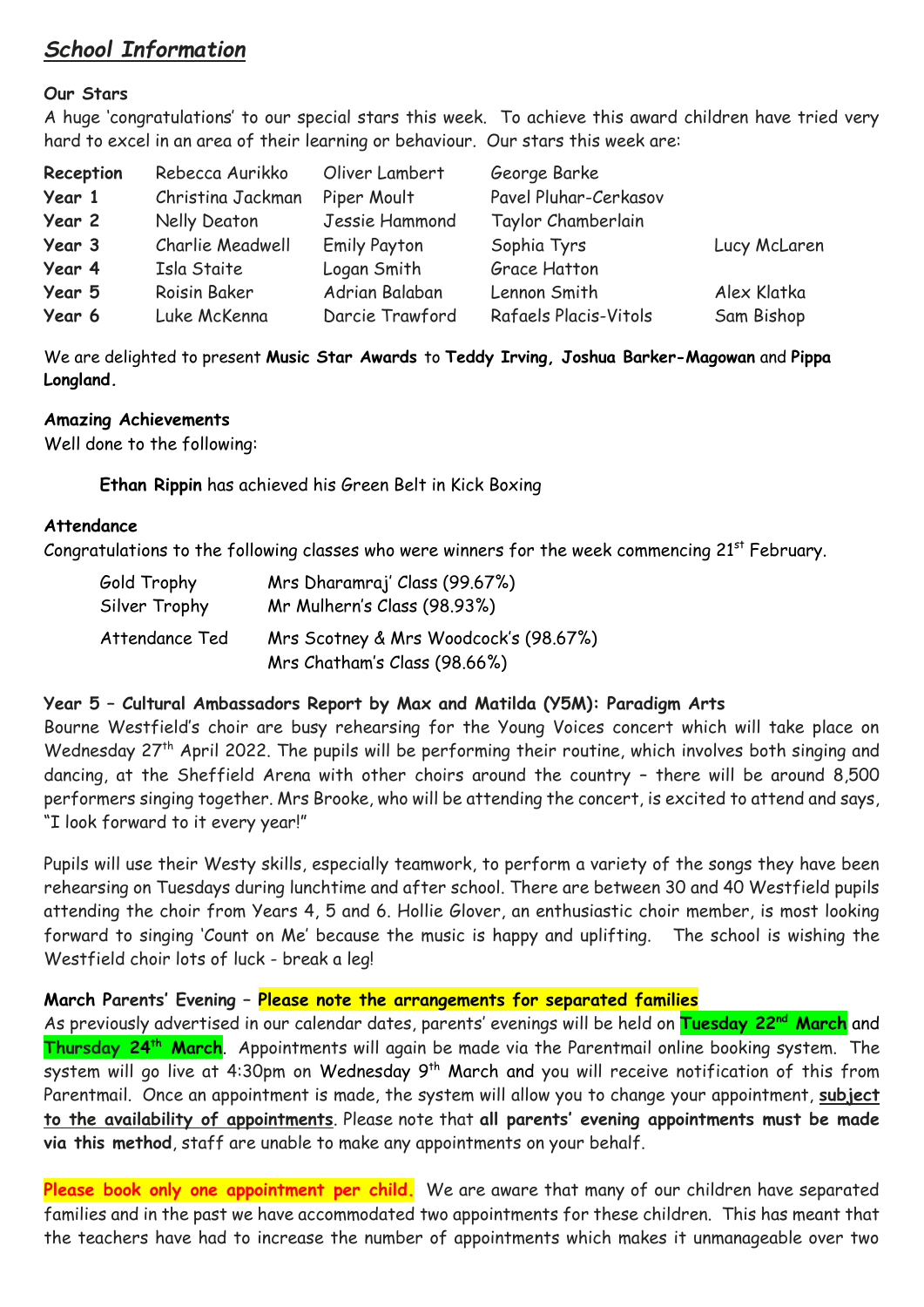nights and they are having to repeat the same information twice. Sharing the information once ensures a clear and consistent message to both parents. Therefore, we would ask that you attend one appointment together or agree to share the information given after the appointment. In some extreme cases (where court orders/proceedings are in place) we understand that this may not be possible and we would ask that you call the school office if this is the case.

Parents will be allocated one 10-minute appointment for each child. If your child is on the SEND register, the system has been set up to allow you to book a 20-minute appointment in line with our school policy. If you would like an appointment to meet with Mrs Humphreys (SENDCo), in addition to your meeting with your child's class teacher, please contact Mrs Warke via the office.

## **Year 2 Parent Assemblies – Next Week**

A reminder that Year 2 are due to welcome you to their class showcase assemblies next week commencing. We would ask that a maximum of 2 people attend per child. The assemblies will be approximately 20 minutes and are an opportunity for children to share the work they have been doing this year. For all assemblies, we would ask that parents enter the school via the middle infant door only - at the front of the school - the door will be opened at 2:20pm each day. Assemblies will be held as follows:

Y2C will hold their assembly at 2:30pm on Monday 14th March.

**Y2P** will hold their assembly at 2:30pm on Tuesday 15<sup>th</sup> March.

<mark>Y2H</mark> will hold their assembly at <mark>2.30pm on Thursday 17th March.</mark>

We are very much looking forward to welcoming you for these special events.

# **Sunflower Project**

Sunflowers, which are the national flower of Ukraine, will be grown in school over the next few weeks and then sent home as part of a 'Grow the tallest sunflower!' whole school project. Please can you send in a cardboard egg box to your child's class so that we can get the plants started. Thank you.

# **Eat Them to Defeat Them**

Eat them to Defeat Them has been designed to change children's behaviour and attitude to the 'dreaded veg'. The majority of children (and adults) still do not eat enough vegetables. It is hoped the help of Veg Power will help change and improve the diet of hundreds of children. On Monday of this week, all children were given a booklet explaining the details of the campaign.

Children will be encouraged to eat vegetables at school too. Our school kitchen is providing sample 'taster pots' of vegetables for the children to try on a lunchtime; children are then given a sticker of the vegetable they have tried.

For more information on the scheme, please visit [www.EatThemToDefeatThem.com.](http://www.eatthemtodefeatthem.com/)

# **Friends of Westfield**

We are excited to share the new Facebook page for FOW, please do like and follow them so you keep upto-date on our fundraising events - <https://www.facebook.com/FriendsWestfieldBourne> plus you can find out more about our design a logo competition coming very soon…

The group also now have an email address - [friendsofwestfieldbourne@gmail.com](mailto:friendsofwestfieldbourne@gmail.com) - should you like to get in touch with them you can use that or Facebook Messenger.

We are ever hopeful 2022 is going to be a much more positive and normal year. We are busy planning some of our usual events and hopefully some new things too, more details to follow on that soon!